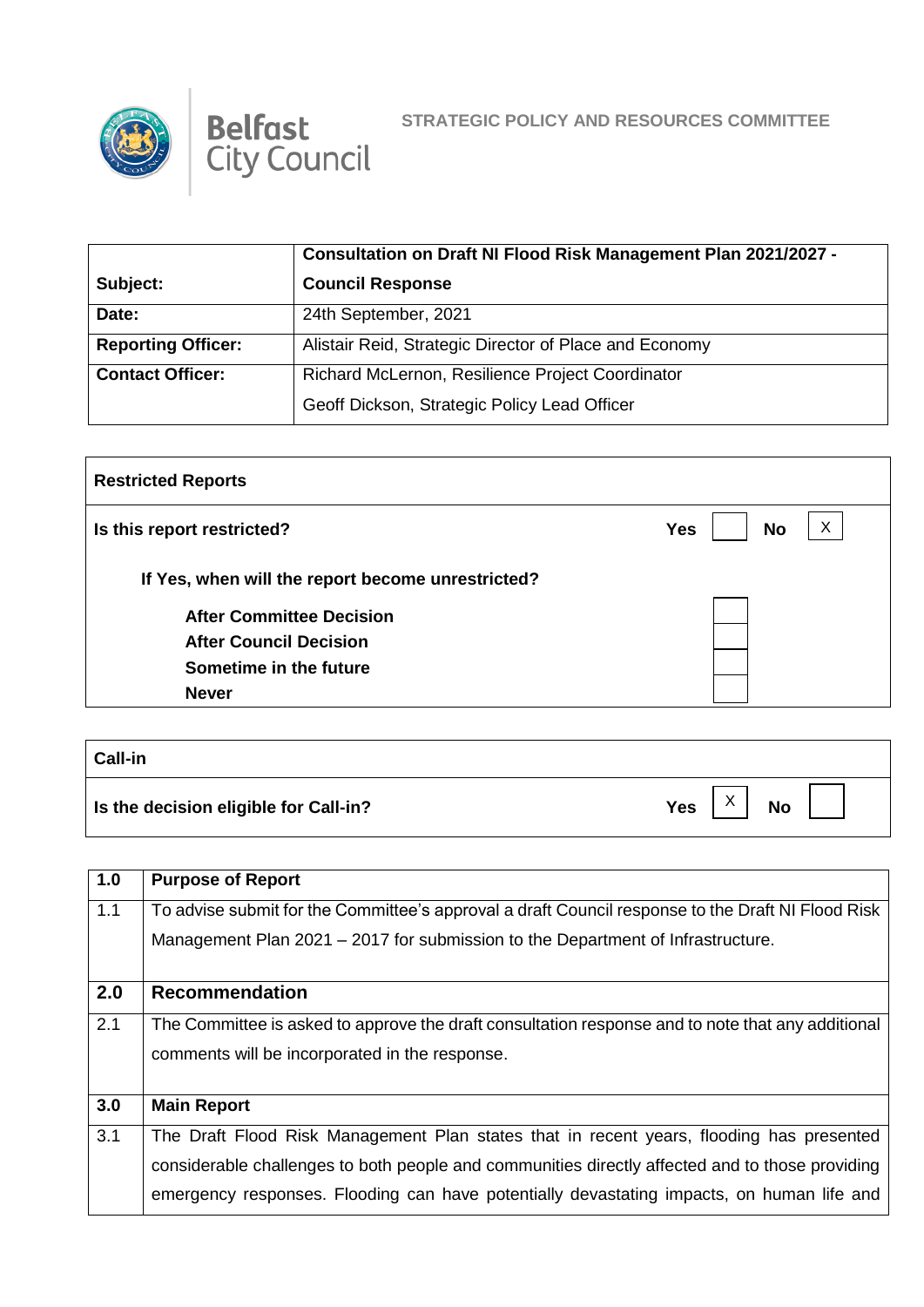health, damage to property, pollution to rivers and the sea and severe effects on economic activity, infrastructure and the environment. Flooding is also becoming more frequent and climate projections indicate that changing rainfall patterns, rising sea levels and more severe extreme weather conditions will increase its occurrence in the future.

- 3.2 Members will be aware that the Council has led on the development of the Belfast Resilience Strategy (December 2020), and has established Belfast Emergency Preparedness Group. In addition Council is currently developing the Belfast City Council Climate Plan, which will address both adaptation and mitigation, and Council is closely aligned with the planning and delivery of the Living with Water Programme.
- 3.3 The implementation of the Floods Directive, through the first six-year cycle of Flood Risk Management Planning, set out a catchment-based approach to the management of flood risk. It provided a more systematic, holistic and sustainable way of assessing, mapping and planning to manage flood risk than had been done previously. This was initiated in Northern Ireland by a Preliminary Flood Risk Assessment completed in 2011 (PFRA 2011) followed by preparation of Flood Hazard and Risk Maps in 2014. The information from these two stages culminated in the development of objectives and measures under the headings of Prevention, Protection and Preparedness, in the first cycle Flood Risk Management Plans, published in December 2015.
- 3.4 We are now well into the second cycle of Flood Risk Management Planning, the first stage of which was the Northern Ireland Flood Risk Assessment (NIFRA 2018). Flood Hazard and Risk Mapping was then reviewed and updated in December 2019. Accordingly, the [second cycle Draft](https://minutes.belfastcity.gov.uk/documents/s93848/Draft%20Flood%20Risk%20Management%20Plan%202021-2027.pdf)  [Flood Risk Management Plan](https://minutes.belfastcity.gov.uk/documents/s93848/Draft%20Flood%20Risk%20Management%20Plan%202021-2027.pdf) has been issued for public consultation and the Council is now preparing to submit a response.
- 3.5 The second cycle Plan differs from the first cycle Plans in that there is now a single Plan covering the three River Basin Districts (RBD) for the six years from 2021 until 2027. Surface water flooding has been given greater emphasis because of the predominance of flooding from this source in recent years, and because the NIFRA 2018 indicated that potential damages from surface water flooding could be greater than from other main sources. In preparing this draft Plan the Department of Infrastructure worked in partnership with NI Water, the Department of Agriculture, Environment and Rural Affairs (DAERA) and the Department for the Economy (DfE), to develop a shared understanding of flood risk and to consider and agree roles and responsibilities in managing this risk.